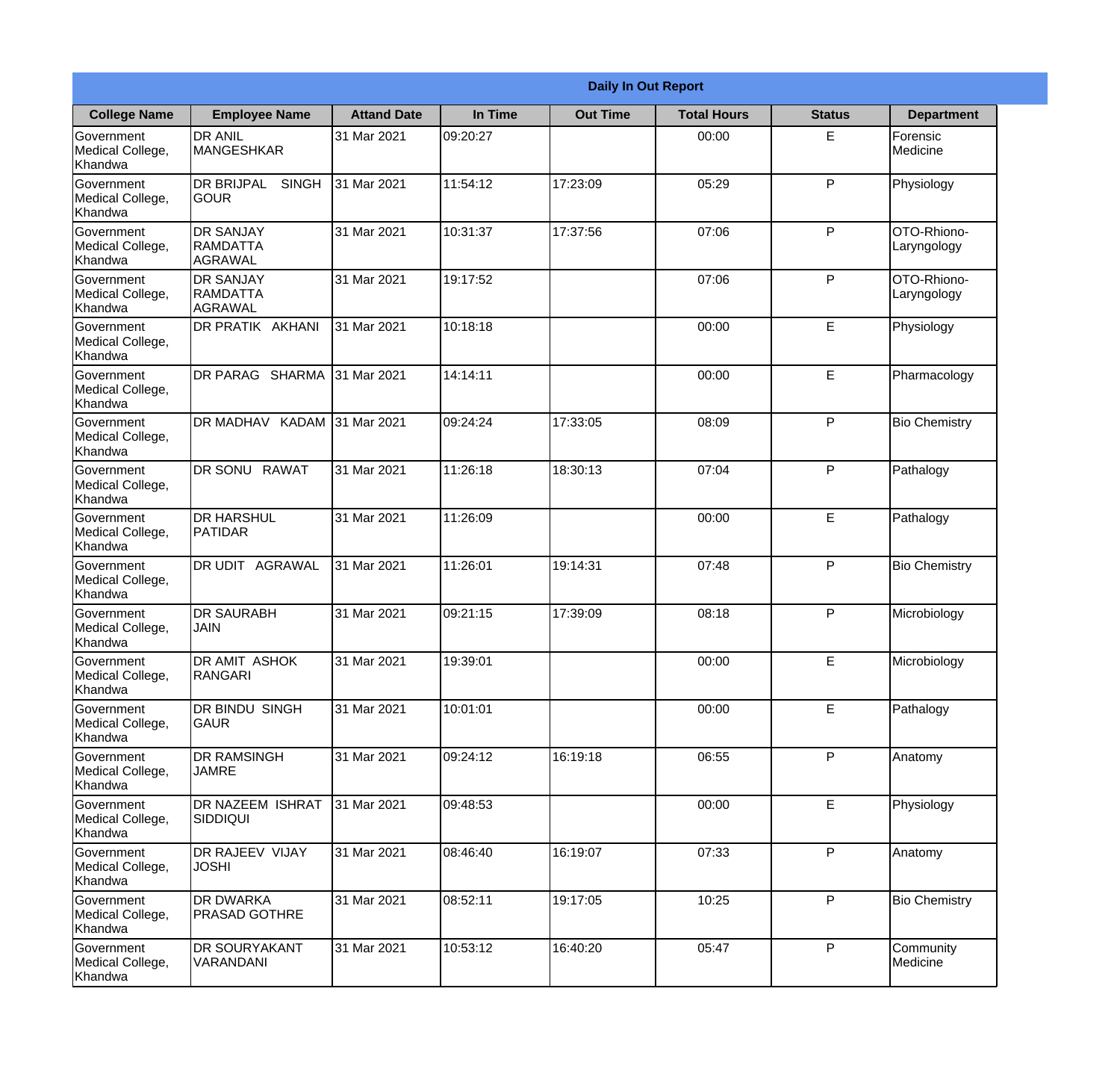| <b>Designation</b>                  | <b>Category</b>     |
|-------------------------------------|---------------------|
| <b>Assistant Professor</b>          | Para Clinical       |
| Demonstrator/Tutor                  | Non Clinical        |
| Professor                           | Clinical            |
| Professor                           | Clinical            |
| <b>Assistant Professor</b>          | <b>Non Clinical</b> |
| Professor                           | Para Clinical       |
| <b>Assistant Professor</b>          | Non Clinical        |
| Demonstrator/Tutor                  | Para Clinical       |
| <b>Assistant Professor</b>          | Para Clinical       |
| Associate Professor Non Clinical    |                     |
| Associate Professor   Para Clinical |                     |
| Professor                           | Para Clinical       |
| Associate Professor   Para Clinical |                     |
| Demonstrator/Tutor   Non Clinical   |                     |
| Professor                           | <b>Non Clinical</b> |
| <b>Assistant Professor</b>          | Non Clinical        |
| Demonstrator/Tutor                  | Non Clinical        |
| Demonstrator/Tutor   Para Clinical  |                     |

**Daily In Out Report**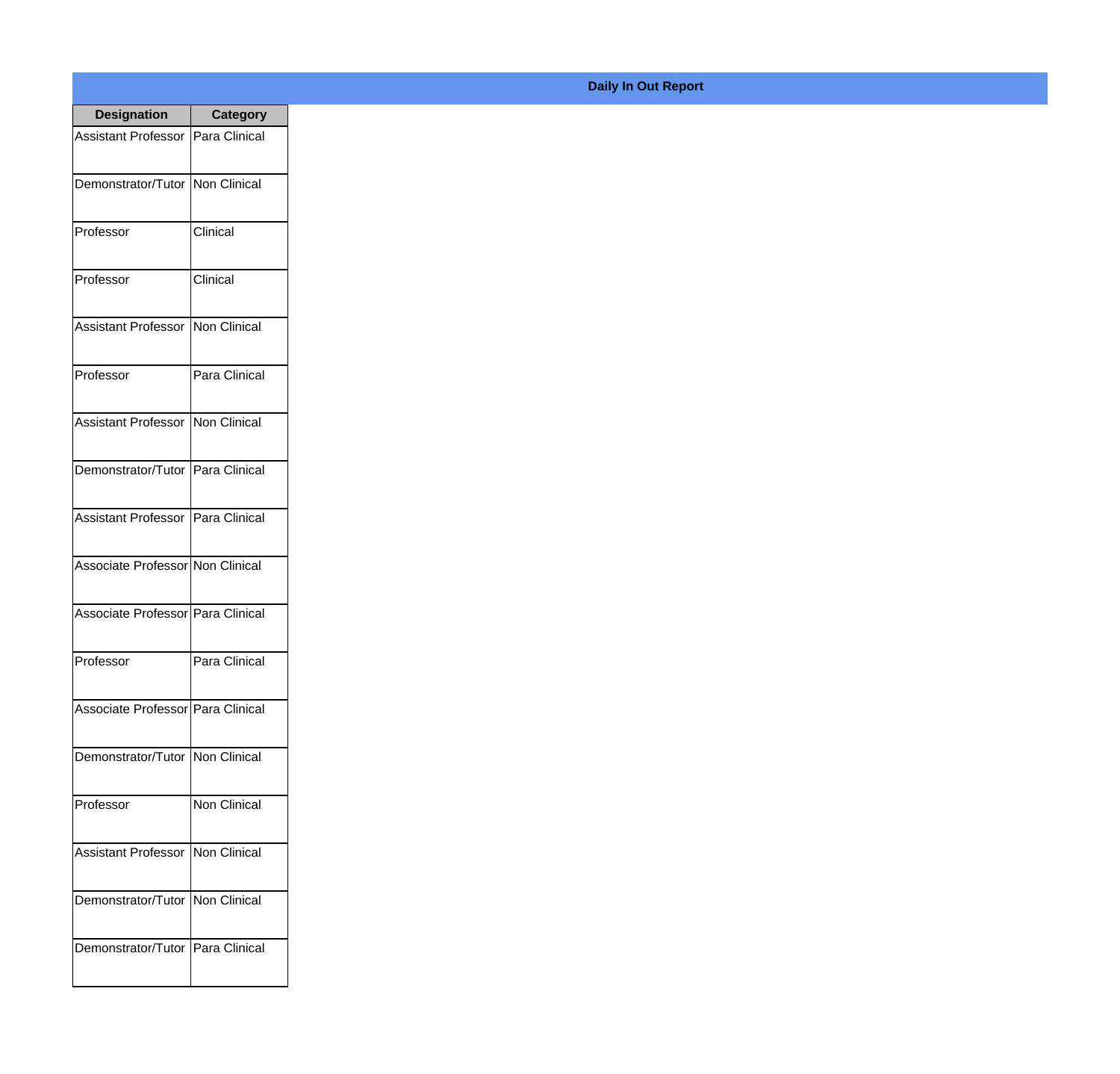|                                                  |                                                       |             |          |          | <b>Daily In Out Report</b> |              |                                           |
|--------------------------------------------------|-------------------------------------------------------|-------------|----------|----------|----------------------------|--------------|-------------------------------------------|
| <b>Government</b><br>Medical College,<br>Khandwa | DR LEENA PARIHAR                                      | 31 Mar 2021 | 11:59:09 |          | 00:00                      | E            | Community<br>Medicine                     |
| <b>Government</b><br>Medical College,<br>Khandwa | DR SACHIN PARMAR 31 Mar 2021                          |             | 10:58:57 | 20:35:51 | 09:37                      | P            | Community<br>Medicine                     |
| <b>Government</b><br>Medical College,<br>Khandwa | DR PRAMILA VERMA 31 Mar 2021                          |             | 11:23:10 |          | 00:00                      | E            | Paediatrics                               |
| <b>Government</b><br>Medical College,<br>Khandwa | <b>DR DURGESH</b><br>SONARE                           | 31 Mar 2021 | 10:19:02 |          | 00:00                      | E            | Dermatology, Ven<br>ereology &<br>Leprosy |
| Government<br>Medical College,<br>Khandwa        | DR MANOJ BALKE                                        | 31 Mar 2021 | 09:29:24 | 18:10:33 | 08:41                      | P            | Ophthalmology                             |
| <b>Government</b><br>Medical College,<br>Khandwa | <b>DR GARIMA</b><br><b>AGRAWAL</b><br><b>VARSHNEY</b> | 31 Mar 2021 | 10:28:10 |          | 00:00                      | E            | Paediatrics                               |
| Government<br>Medical College,<br>Khandwa        | <b>DR SIDDHARTH</b><br><b>BANODE</b>                  | 31 Mar 2021 | 09:30:26 | 16:11:06 | 06:41                      | P            | Pharmacology                              |
| Government<br>Medical College,<br>Khandwa        | <b>DR PRIYA KAPOOR</b><br><b>KAPOOR</b>               | 31 Mar 2021 | 09:59:00 | 16:13:46 | 06:14                      | $\mathsf{P}$ | Pathalogy                                 |
| <b>Government</b><br>Medical College,<br>Khandwa | <b>DR SAPNA</b><br><b>MAHESHRAM</b>                   | 31 Mar 2021 | 10:42:30 | 17:13:06 | 06:31                      | $\mathsf{P}$ | Community<br>Medicine                     |
| <b>Government</b><br>Medical College,<br>Khandwa | <b>DR RAJENDRA</b><br><b>SINGH MANDLOI</b>            | 31 Mar 2021 | 11:54:18 | 17:23:01 | 05:29                      | P            | <b>Bio Chemistry</b>                      |
| Government<br>Medical College,<br>Khandwa        | <b>DR SEEMA</b><br><b>SUDHAKARRAO</b><br>SUTAY        | 31 Mar 2021 | 10:29:17 |          | 00:00                      | E            | Forensic<br>Medicine                      |
| Government<br>Medical College,<br>Khandwa        | DR AJAY<br><b>NARWARIYA</b>                           | 31 Mar 2021 | 11:13:21 | 19:11:18 | 07:58                      | P            | Microbiology                              |
| Government<br>Medical College,<br>Khandwa        | DR RAKESH SINGH<br><b>HAZARI</b>                      | 31 Mar 2021 | 14:14:18 |          | 00:00                      | E            | Pathalogy                                 |
| Government<br>Medical College,<br>Khandwa        | DR ANANT<br>TUKARAM PAWAR                             | 31 Mar 2021 | 09:54:09 | 20:35:43 | 10:41                      | P            | Community<br>Medicine                     |
| Government<br>Medical College,<br>Khandwa        | DR SHAIKH M.KHALIQ 31 Mar 2021                        |             | 14:21:58 |          | 00:00                      | E            | <b>Bio Chemistry</b>                      |
| Government<br>Medical College,<br>Khandwa        | <b>DR RAJU</b>                                        | 31 Mar 2021 | 08:56:59 | 17:48:25 | 08:52                      | P            | Forensic<br>Medicine                      |
| Government<br>Medical College,<br>Khandwa        | DR MAHENDRA<br>PANWAR                                 | 31 Mar 2021 | 09:41:10 |          | 00:00                      | E            | Orthopaedics                              |
| Government<br>Medical College,<br>Khandwa        | <b>DR SITARAM</b><br>SOLANKI                          | 31 Mar 2021 | 09:20:03 | 20:00:32 | 10:40                      | P            | Forensic<br>Medicine                      |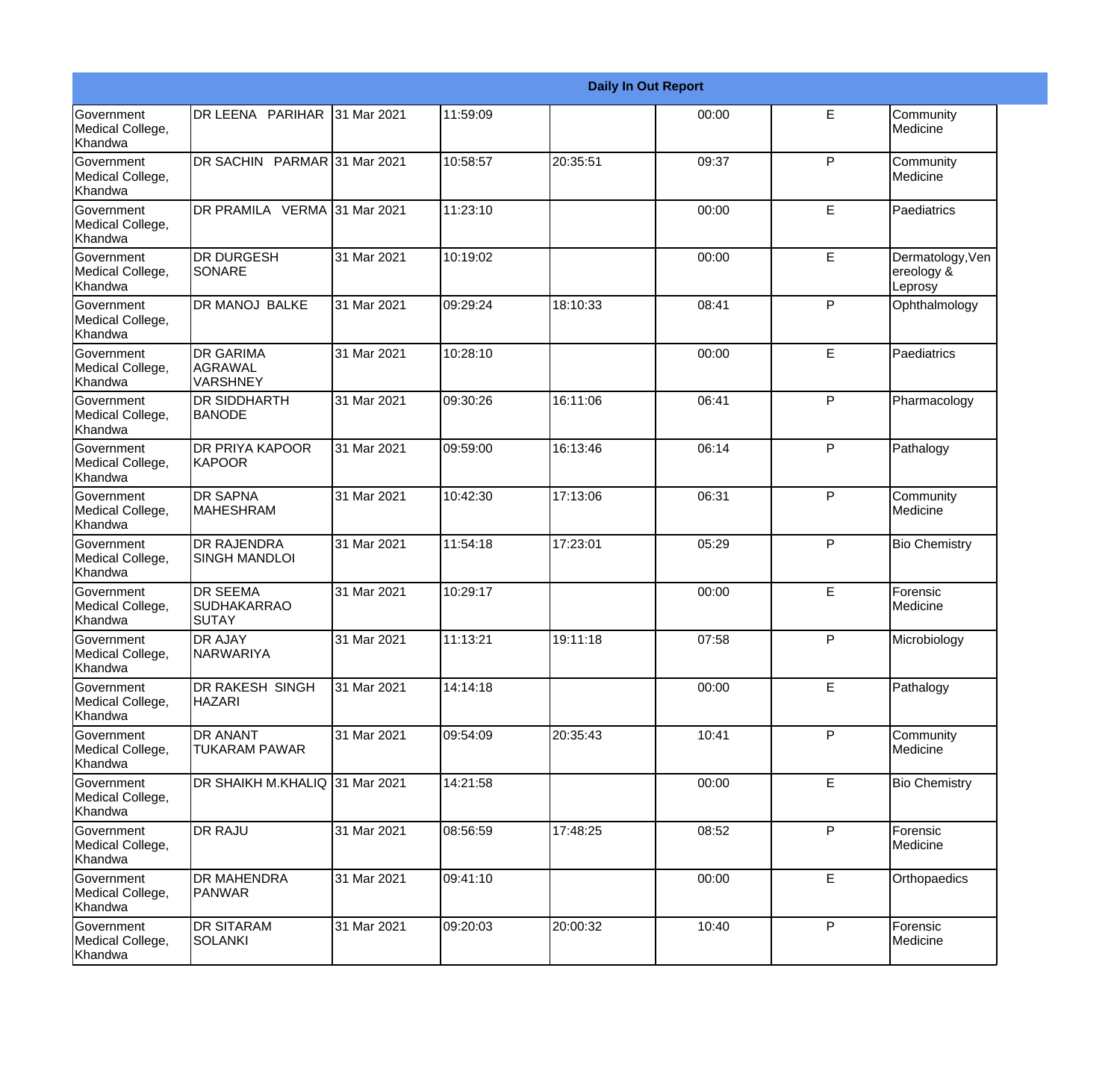| Assistant Professor   Para Clinical |
|-------------------------------------|
| Assistant Professor Para Clinical   |
|                                     |
| Clinical                            |
| Assistant Professor Clinical        |
| Assistant Professor Clinical        |
|                                     |
| Associate Professor Clinical        |
| Associate Professor Para Clinical   |
| Demonstrator/Tutor Para Clinical    |
| Associate Professor Para Clinical   |
|                                     |
| Demonstrator/Tutor Non Clinical     |
| Para Clinical                       |
| Demonstrator/Tutor   Para Clinical  |
| Para Clinical                       |
|                                     |
| Para Clinical                       |
| Non Clinical                        |
| Demonstrator/Tutor Para Clinical    |
|                                     |
| Assistant Professor Clinical        |
|                                     |
|                                     |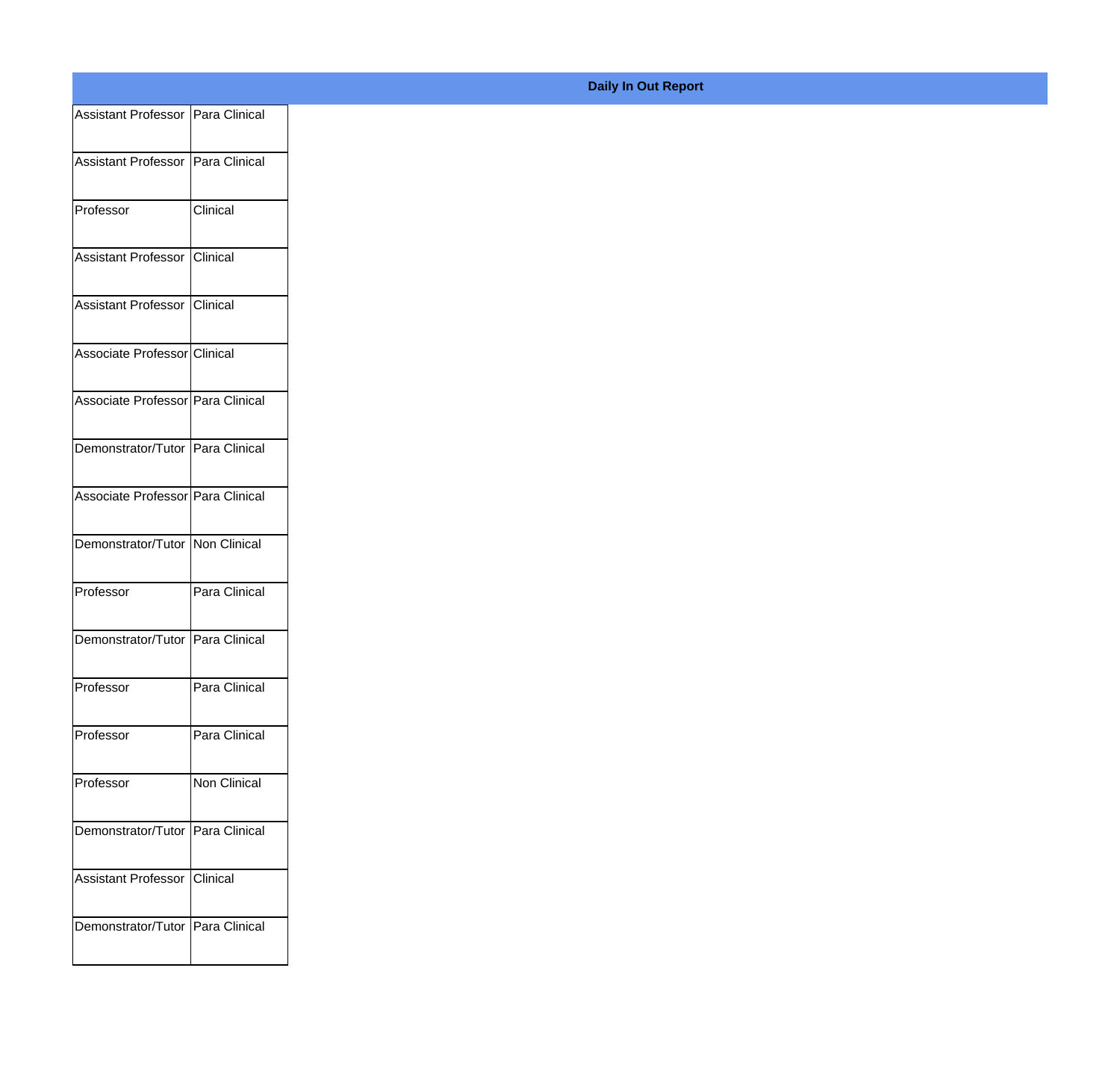|                                                  |                                           |             |          |          | <b>Daily In Out Report</b> |   |                             |
|--------------------------------------------------|-------------------------------------------|-------------|----------|----------|----------------------------|---|-----------------------------|
| <b>Government</b><br>Medical College,<br>Khandwa | <b>DR ASHOK</b><br><b>BHAUSAHEB NAJAN</b> | 31 Mar 2021 | 17:47:46 |          | 00:00                      | E | Forensic<br>Medicine        |
| Government<br>Medical College,<br>Khandwa        | <b>DR PRIYESH</b><br>IMARSKOLE            | 31 Mar 2021 | 10:22:14 | 19:00:43 | 08:38                      | P | Community<br>Medicine       |
| Government<br>Medical College,<br>Khandwa        | <b>DR SANGEETA</b><br><b>CHINCHOLE</b>    | 31 Mar 2021 | 11:08:56 |          | 00:00                      | E | Physiology                  |
| Government<br>Medical College,<br>Khandwa        | DR NEERAJ KUMAR                           | 31 Mar 2021 | 09:38:33 | 17:16:08 | 07:38                      | P | Dentisry                    |
| Government<br>Medical College,<br>Khandwa        | <b>DR NISHA MANDLOI</b><br>IPANWAR        | 31 Mar 2021 | 09:46:48 | 16:09:32 | 06:23                      | P | Obstetrics &<br>Gynaecology |
| Government<br>Medical College,<br>Khandwa        | <b>DR SATISH</b><br><b>CHANDEL</b>        | 31 Mar 2021 | 11:45:57 |          | 00:00                      | E | Pharmacology                |
| Government<br>Medical College,<br>Khandwa        | <b>DR JITENDRA</b><br><b>AHIRWAR</b>      | 31 Mar 2021 | 11:08:31 |          | 00:00                      | E | Pathalogy                   |
| Government<br>Medical College,<br>Khandwa        | <b>DR MUKTESHWARI</b><br><b>GUPTA</b>     | 31 Mar 2021 | 11:26:59 | 17:31:16 | 06:05                      | P | Pharmacology                |
| Government<br>Medical College,<br>Khandwa        | <b>DR PURTI AGARWAL</b><br><b>SAINI</b>   | 31 Mar 2021 | 10:53:32 | 16:42:58 | 05:49                      | P | Pathalogy                   |
| Government<br>Medical College,<br>Khandwa        | RENU WAGHMARE                             | 31 Mar 2021 | 11:03:46 | 17:53:01 | 06:50                      | P | Community<br>Medicine       |